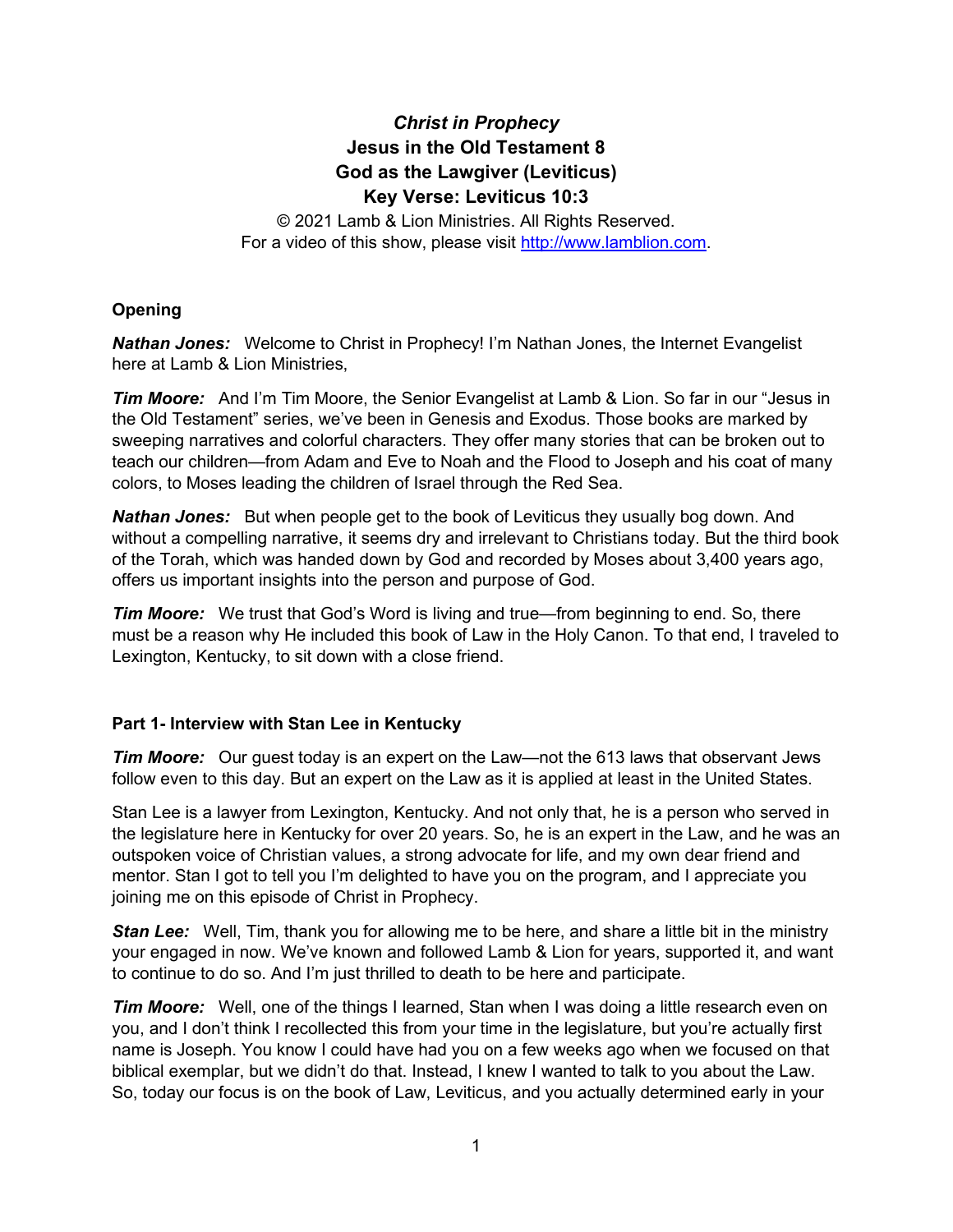life to pursue a career in the Law. So, what motivated you to follow in the footsteps of another famous Kentuckian Abraham Lincoln?

*Stan Lee:* You mean other than my striking resemblance?

*Tim Moore:* Well, I didn't say that, but yes, of course.

**Stan Lee:** No, I always wanted to engage and advocate for underdogs, and really to fight for people, and the Law is a natural place to do that. It a natural arena to be involved to help people. And then later, of course, politics, and the legislature, which is just an extension of that.

*Tim Moore:* Well, clearly. And sort of like, me in your late 30's you felt motivated to run for elected office. And so, I am curious what motivated you, and you already mentioned to advocate for the underdog. But what else motivated you to pursue, at least a season of life serving in the Kentucky Legislature, and what was your goal when you went to Frankfort, our state capital, and served all those many years?

*Stan Lee:* Well, one of the primary reasons is the Life issues, and I think we'll touch on that a little bit later. But that has always been a very important issue for me; protecting unborn children. It seems like a no-brainer to a rational and sane person.

But the other reason, which involved to become the primary reason to stay, and fight is the attacks on religious liberty, and religious freedom that have become so pervasive. I saw that as a threat, not only to our country, but a threat to Christians as a whole. I mean what is going on in my view is a systematic effort, as you know, to try to get God out of everything. And I believe that was wrong, and that we needed to fight against that, and fight for biblical views, Christian views because I believe our country, and I don't think there is any doubt about it, was founded as a Christian nation, that is embodied in our founding documents, and other places, as we'll probably talk about. But those are the reasons why I ran and continue to serve for so many years.

*Tim Moore:* Well, Stan you really bring a unique perspective, and this is why I wanted to have you on this program, because you are not only a convictional Christian who has practiced Law, but you've actually been a position to enact laws in this state and be part of the American Jurisprudence system. And once upon a time our system of laws was just that, it was jurisprudence, it was a prudent or sensible approach to applying the Law. And, I would dare say that at one point our founders understood that our laws came from, what I will call a natural law kind of basis. Obviously, our government was modeled somewhat after Rome, and other republics, but our founders considered the Bible as the absolute and obvious foundation upon which to build our system of laws. Would you agree?

**Stan Lee:** I would agree. And I would further remind people that there is so much evidence of that in the founding of our country, and in the evolution of our country, and our laws. Our Constitution, our form of government was drafted by our founders, and it was John Adams that said, "Our Constitution was made for a religious and moral people. It's unsuitable for any other kind of people." And that comes from God. I believe our founders were Christians, and therefore it was from God, the Ultimate Authority, that our Constitution, the ultimate legal authority on this earth, or at least in this country was formed.

And then it is from that Constitution that we get our other laws, or statutes, and then case law, and so, and so forth. So, I don't think there is any doubt about it, there is no real series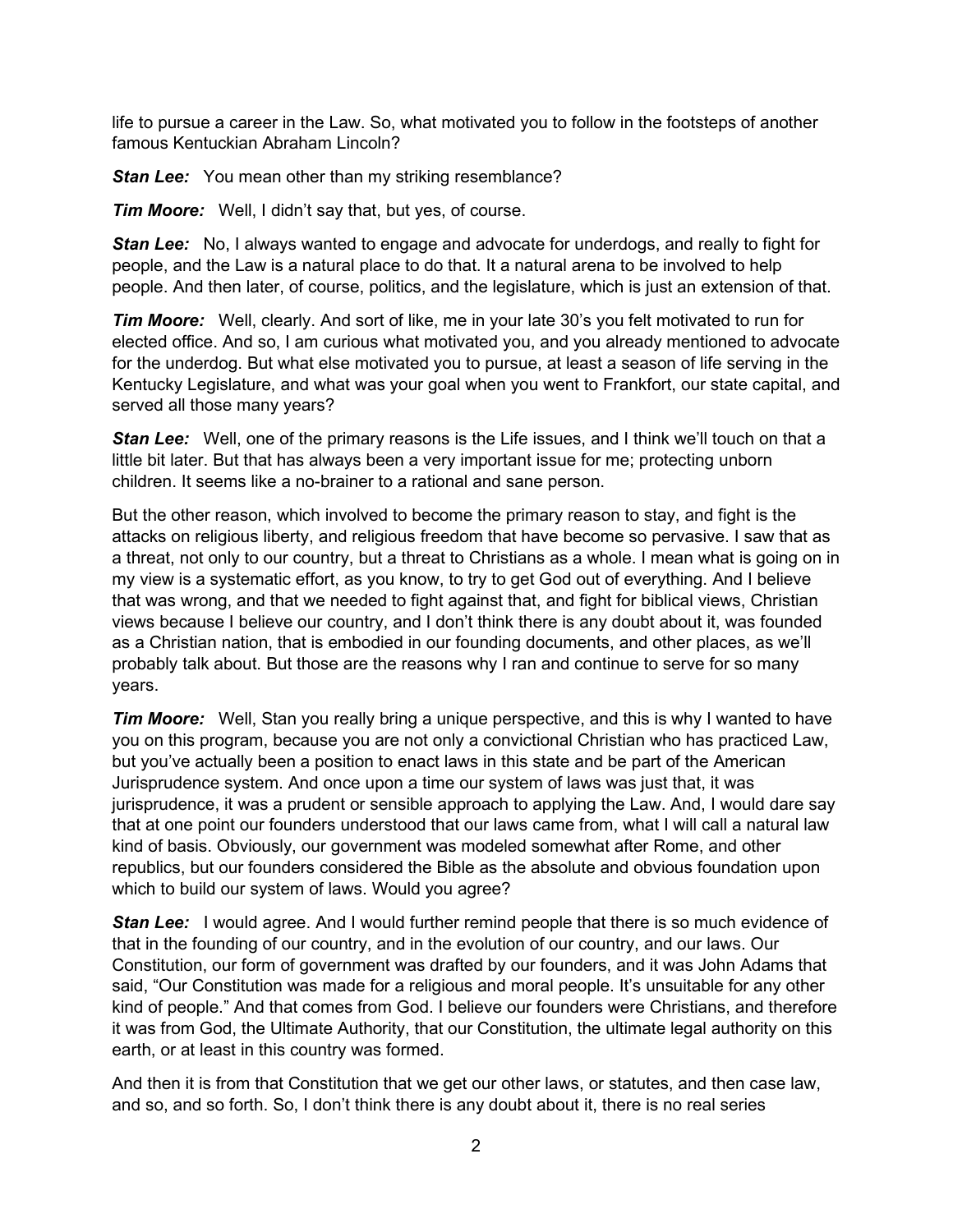argument that Christianity, the God of the Bible is the basis for all of the laws. We can go into courts now and you can see, and government, in the legislative sessions where we still open them in prayer, thank God, for that. There is a reason for that, we are asking for the blessing of the Lord over the legislative process, because we know in Romans 13, God ordained government. And in our country the government is not supposed to the leaders in Frankfort, or Washington, the government really is the people, of the people, for the people, and by the people, that's not just a fancy phrase, it's not just a cliché, that's our country. And as long as we preserve that, we'll preserve liberty, particularly religious liberty. Again, enshrined in our Constitution and the Bill of Rights.

**Tim Moore:** Certainly, it is. We often cite, and I have the Chief Justice of the Supreme Court, Earl Warren who was not always conservative, but in the mid-50's gave an interview in "Time Magazine" where he said, "This country was founded on Christian principles, and on the Good Book." And so, he referenced the Bible, and he said, "As long as we honor those principles, I believe no great harm will come to us." And you can't imagine a Supreme Court Justice saying that today in a national magazine, let alone it being tolerated by many in our country.

But you and I served at the state level, and a lot of Americans today lament what they would consider the "swamp" of politics at all levels, but especially in Washington, and yet, as we've discussed the founders really enshrined Judeo-Christian values and principles in all of our founding documents, in our system of government itself, at every level. And that is engraved throughout Washington even at the state level. You can go to the United States Supreme Court and see Moses carved on the phrase outside the court itself holding the Ten Commandments. You can go to our legislature here in Kentucky, and we have "In God we Trust," right above the speaker's dais. And so, what other examples could you cite that point to the fact that our own country, at every level, is founded upon these Judeo-Christian principles?

**Stan Lee:** Well, a couple just examples at least in our country, we still celebrate, and still recognize as national, federal, and state holidays Christmas and Easter. The two most important Christian holidays. And we still do that. And hopefully we still will despite the efforts to rename those and try to minimize those.

But I think what might be as good as an example as any is the court system in America, which is based on you getting a decision, and if you disagree with the decision you appeal to a higher court, a higher authority. And if you don't like the decision from that first appellate level, then you've got another appellate level you can go to, still in higher authority. And if you don't like that then you can still appeal to a higher level even then. Then when you get to the highest level, that is the United States Supreme Court. That is emblematic in my view that there is a Higher Authority, and I think our court system is just reflective of that, is at the highest authority is God. And God was kind enough, wise enough, obviously to give us His Word. And we can see it there. So, I think our court system, and I know people, and some will disagree with that, but I think it is emblematic of the higher authority of God. And in this country in particular there is no dispute about it.

*Tim Moore:* Well, I agree completely, obviously, that's what motivated me to serve. You know at one time Western civilization had an awareness of what I referred to already as natural law. And we understood that a natural law would require a Lawgiver, in other words, a higher authority a source other than mere lawmakers, like us when we served in the legislature. And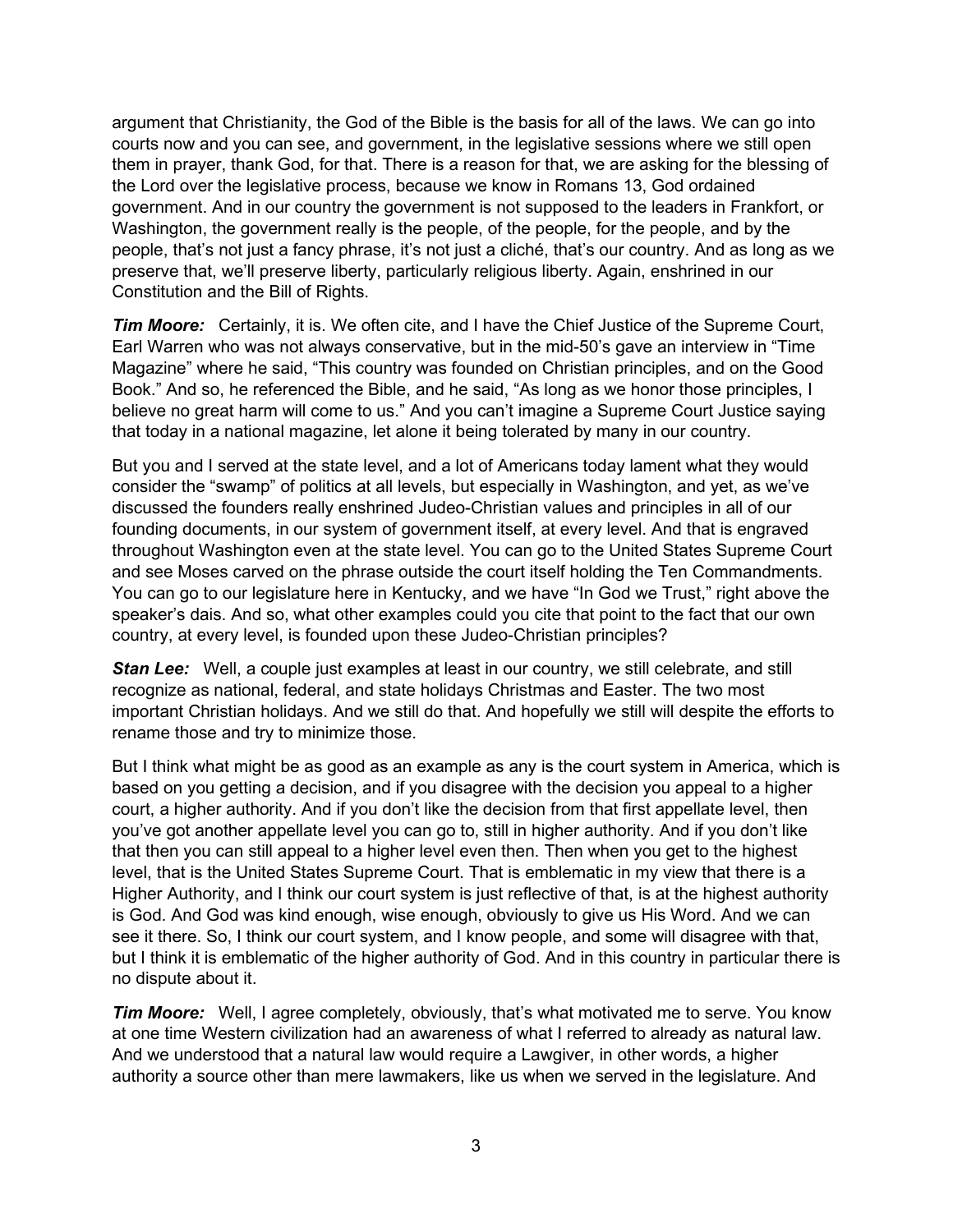the unchallenged consensus in this country was that it was the God of Abraham, Isaac, and Jacob, later revealed in the person of Jesus Christ who was the Great Lawgiver.

*Stan Lee:* Right. Well, and as I think it says in Matthew, Jesus said, "He didn't come to abolish the Law, He came to fulfill the Law." And I think that some people forget that. But I think Jesus as the lawgiver helped defined and helped that concept to be involved a little bit more. For example, when Christ said, "You know you've heard it said, 'Don't commit adultery'" But then He tells you, "If you look at a lady and lust after her you've already committed adultery."

And I think what Christ is saying there is that these laws, these rules were not put in place, were not handed down from on high simply to be traps or snares to enslave people, but to show you how to live, to have a life that is full. To live a life as full as you can. If you live within the Christian perimeters that God has clearly set out, you're not going to have the stress that you would otherwise have. You're really able to live more free. You really are able to live more free. And with that freedom comes a peace that is one of the most important things you can have on this earth, and you can only find that peace through God, through Jesus.

*Tim Moore:* Amen to that. Well, you know at one time, again as a society recognized and reflected those truths and yet, how far we've come, or perhaps how far we have fallen in this nation. Just as an example today many states are embracing laws that encourage the calloused destruction of unborn human life, something that you and I find abhorrent. And you were on the frontlines, we were in the trenches together in Frankfort fighting for laws that would defend innocent life, and we finally passed some of those that would protect unborn life at least here in Kentucky. What is the status from a legal perspective of some of those laws as it relates to going forward to the Supreme Court, because they are always challenged by those on the Left who want to embrace abortion.

**Stan Lee:** Sure. And I'll give you a good example, and I'll try to be as brief with it as I can. In 2018 when you and I were still serving together we passed House Bill 454, Addia Wuchner was the primary sponsor of that. You and I and Joe Fischer and some others co-sponsored that legislation. And this was a bill to basically prohibit abortion after 11 weeks of gestation, but more importantly, or more specifically to prohibit the dismemberment and evacuation procedure. Which is really hard to even discuss, because if you did that to a live animal you would be vilified and tarred and feathered and drugged out to the street by so many people, but they were doing this to unborn babies. That bill passed overwhelmingly in the House, and the Senate, it was signed into law by the governor, and then it was immediately challenged at the District Court level, was declared unconstitutional. Then it went to the Sixth Circuit where our new governor decided he was not going to defend the law anymore. So, our new Attorney General Daniel Cameron decided that he wanted to step in and defend the law. Which is what our Attorney General should be doing.

#### *Tim Moore:* Of course.

**Stan Lee:** So, in any event they sought a writ of certiorari with the US Supreme Court, and they accepted it. And they just had arguments within the last 30 days on that issue before the United States Supreme Court. And based on the argument, and comments of the justices it appears pretty clear that they are going to side with the Attorney General, allow his intervention into that. And hopefully he'll be able to continue to defend that law. But again, the point is that you pass laws like this, the people support it wholeheartedly, overwhelmingly and then you have a District Court judge appointed for life, and really has no accountability to anyone, throwing out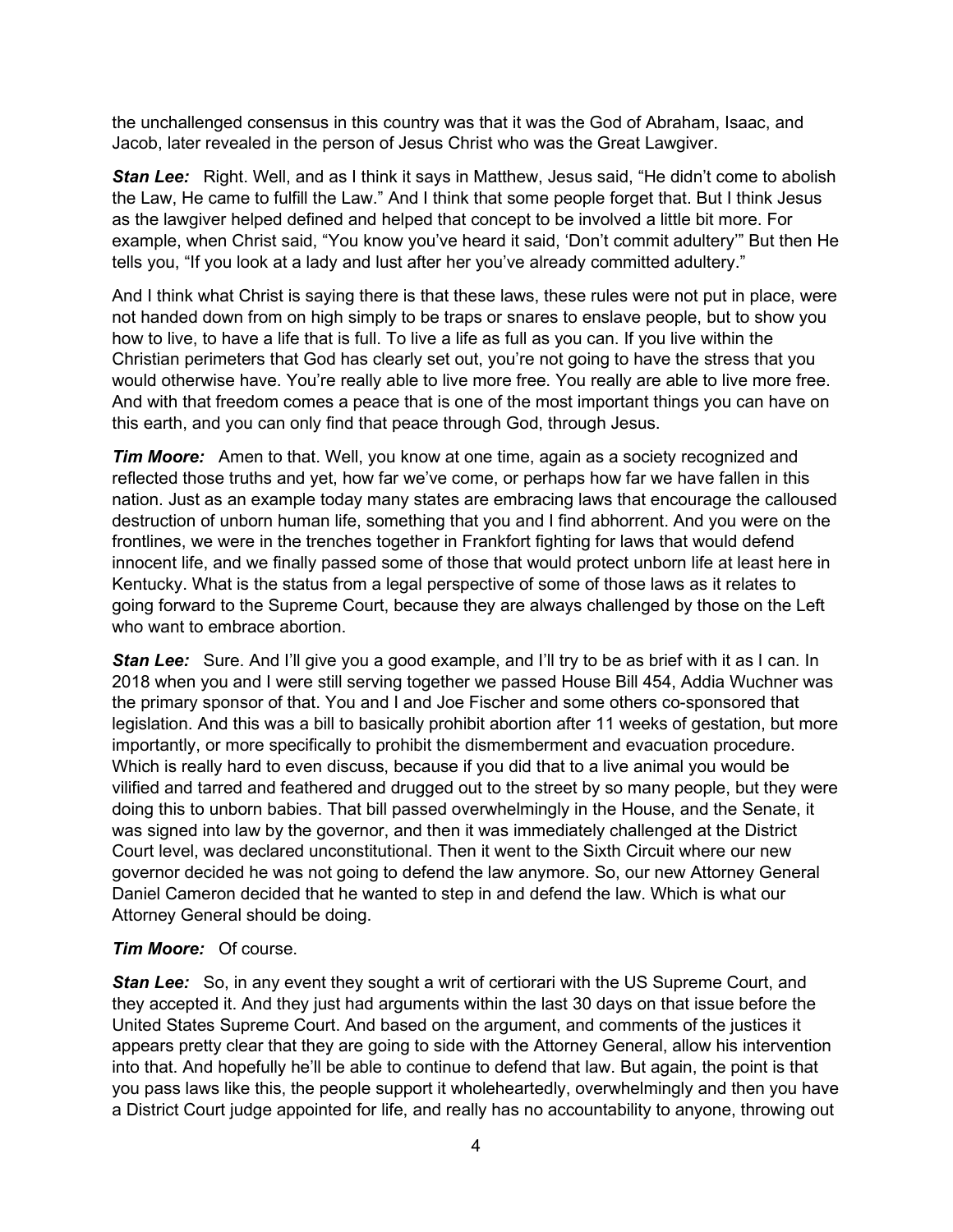a law like that. And then for them to say, the Attorney General can't defend it. It's outrageous. But I think we know where that comes from.

*Tim Moore:* You know, Stan anyone whose watched a courtroom drama on TV, or the movies knows that a witness must swear to tell the truth, the whole truth, and nothing but the truth, and often they lay their hand on a Bible as they swear that oath. Why has that been the practice in an American courtroom? And what does that signify?

**Stan Lee:** Well, the significance of it is that, again, this goes back to the founding of our country, as a Christian country, it is a Christian country. We were founded as a Christian country, to be tolerant of other people's faiths and beliefs is certainly, but we were founded as a Christian nation. And because of that founding the Ultimate Authority has always been seen in our country, and is embodied in the court system, I believe. And by this act as well. That when you take an oath, when you swear an oath on the Bible you are swearing an oath to God that you will tell the truth. That's an oath you don't want to break, the Bible is pretty clear about that, and there are bad consequences if you were to break an oath like that. If you tell untruths under oath that is called perjury, that's a crime. But breaking your oath to God is even seen as a worse thing to do, so to speak. So, yeah, that is further evidence--

*Tim Moore:* Of that Higher Authority.

*Stan Lee:* Of the Higher Authority, not a higher authority, the highest authority in my opinion.

*Tim Moore:* Yes, well, obviously so. As America continues down a path to moral revolution what do you see as the next wave of laws that the progressive left, the radical left will tend to advocate?

*Stan Lee:* One, I think they're going to try to do away with homeschooling. They have been fighting against that for years. They don't want parents to be able to teach their own children. They want to take our children and indoctrinate them.

*Tim Moore:* We saw that even in the race in Virginia for governor.

We just saw how that played out.

*Tim Moore:* Yes, we did.

**Stan Lee:** And the parents pushed back. I was so encouraged by that. But the other thing they're going to do is they are going to use health as a means to try to ultimately restrict Christians. I mean that is what is going on. And it doesn't take a historian to see the parallels with what the Nazis did in Germany. They used health as a reason to first identify Jews. They used health then as a reason to segregate the Jews. And then they used health because they considered Jewish people to be dirty, disease filled people. Then they used health as a reason to start rounding them up and exterminating them. And what has gone on in the past year in this country, they've used health as a reason to close churches, to tell people they can't get together and worship. We had a governor in our state who closed churches, who sent the police to take down license plate numbers of people who were wanting to worship. They put nails down at the entrance of churches to try to keep people from going to church. That's what our governor did, in this state, and all under the guise of healthcare. So, that is going to be the modus operandi I think that they are going to try to employ, to ultimately try to shut down Christianity. But I'm here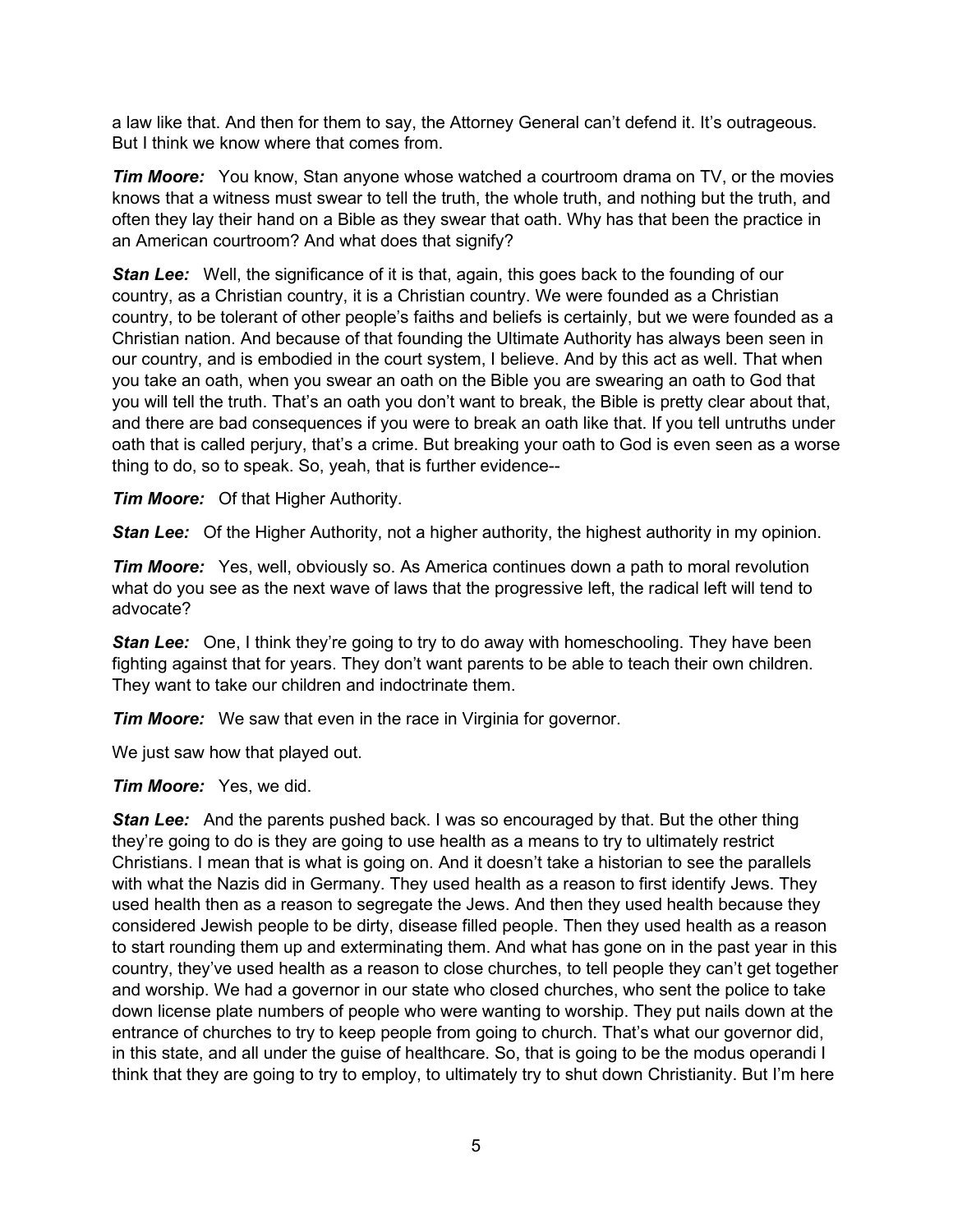to tell you it's not going to work because God is bigger, God is greater, and we are going to prevail. God will prevail. I have no doubt about that.

*Tim Moore:* Well, we know He wins in the end, that's the whole message of scripture in Revelation. Speaking of which Jesus said, "That He came to fulfill the Law, not to abolish it." So, on a personal note describe your relationship with the One who fulfilled the Law of God.

**Stan Lee:** Well, I think I touched on it a little bit earlier. When I was saved, when I came to Christ I was able for the first time in my life to have a peace. I grew up with a bit of anger about this and that, and whatnot, and anger at some injustices and that sort of thing. I didn't really know how to deal with that until I came to the Lord. And through Jesus, you can be forgiven of sins, of shortcomings, and have your sins forgiven and forgotten. And to have someone else to help carry the burden, and carry, not help, but carried the entire burden gives you a peace. I'll give you an example, any success that I have had in my career has been because of God, it has been because of Jesus Christ. God has brought me any measure of success I've had, which is great. And if something hasn't gone my way, then there was a reason for that. God has a reason for that. And sometimes you can't immediately see that, but I'm old enough now, years later, I can see where He's taken me in different directions, and that has given me a peace, and it's a peace I never would have had. And again, the longer I live the more important it is for me, and I think for other believers, is to be able to have that peace. And it's a peace that transcends any earthly understanding, and you can only have that from Jesus.

*Tim Moore:* When obviously Paul wrote about how we cannot fulfill the Law and so we fall short of the glory of God. But Christ not only did fulfill the Law, but He offers us a remission for sins when we do fall short. I can tell you, Stan I am personally grateful for your dedication to upholding truth and preserving justice. And as I've said already, we've been in the trenches together, and I know we both look forward to the coming of the King of kings, and the reign of the Prince of Peace on Mount Zion when He floods the earth with not only peace and holiness, but also justice. Stan, thank you very much for participating with us today on this episode of "Christ in Prophecy."

*Stan Lee:* Tim, I enjoyed it. Thank you. And God bless you for your ministry.

# **Part 2- How Then Shall We Live? A Tale of the Christ**

**Tim Moore:** While I was in the Kentucky legislature, I grew to have a love-hate relationship with the Law. I swore an oath to protect and defend the US Constitution—just as I had done when I entered the Air Force. But as I watched the process by which laws are enacted, I realized there had to be a better way.

Scripture tells us that God handed down laws to allow His people to be in relationship with Him and each other. Faithfully heeding those laws led to what we call human flourishing, while disregarding them led to disappointment and eventual destruction.

We know that Jesus came not to replace the Law, but to fulfill it. And, based on revelations given to Peter and Paul and the other writers of the New Testament, we know that we no longer have to abide by all the detailed laws and ordinances regarding kosher foods and cleanliness. In fact, when Gentiles began to be added to the body of Christ, the early church fathers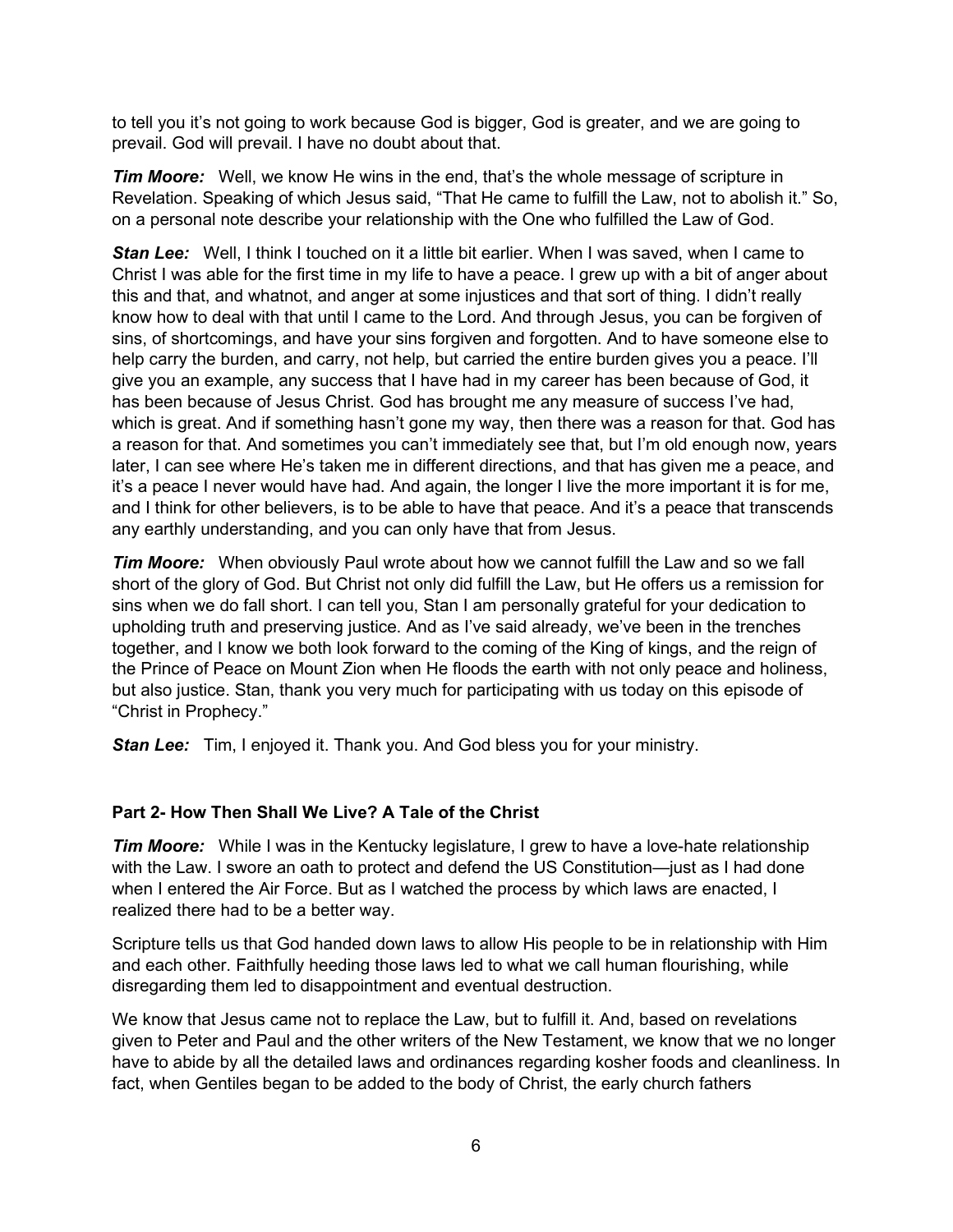determined that only a few laws needed to be applied to Jew and Gentile alike. So much for the argument that we have to attempt to honor the dietary and hygienic laws of the Old Testament.

For just a moment, though, I want to highlight a specific Christian lawyer. I know, the joke would suggest that it is a contradiction of terms, like military intelligence or honest politician. But God has called men and women from every walk of life to follow Him—from fishermen and tax collectors to pilots and politicians to lawyers. Stan Lee proved that today.

One of my own American heroes was a Union General who served during the Civil War. Amazingly, he was tasked with defending Cincinnati at one point, and in less than 48 hours he had overseen the construction of a pontoon bridge across the Ohio River. I'd challenge anyone to do that today.

Following the war, he returned to practicing law. But his faith in Christ compelled him to take on a sweeping project. He decided to approach the account of Jesus and His resurrection as if he were examining a legal case. The result was a work of historical fiction that conveyed the beautiful truth of Jesus' life and resurrection—and His power to change lives. You know his story as "Ben Hur—A Tale of the Christ."

Lew Wallace was the American lawyer, Union general, and gifted author who penned this story. His fame was so widespread that Indiana chose him as one of their two exemplars to be honored in the US Capitol's National Statuary Hall.

How does this apply to you? No matter what your profession or calling, you can be used of God to bring glory to Him. Foremost among the opportunities presented to you is the commandment to share the Gospel. You have your very own tale of the Christ. Communicate with everyone you can how He has impacted your life, and why you are looking forward to His soon return.

#### **Part 3**

*Nathan Jones:* Tim, I sure loved the example of the lawyer you gave us, Lew Wallace. I also love the Charlton Heston movie. I think that Ben Hur has some of the best chariot races in all the movies out there.

*Tim Moore:* You're exactly right. And Lew Wallace did an incredible amount of research and wove a lot of historical facts into his novel. As a matter of fact, because it culminates with Ben Hur's life-changing encounter with Jesus Christ—it qualifies as a work of historical fiction. Although, I would warn our viewers, that the original book has sentences that run entire paragraphs and pages long.

*Nathan Jones:* Not too much different than the Apostle Paul.

*Tim Moore:* Not at all.

*Nathan Jones:* Well, in the novel and the movie, Ben Hur experienced the injustice of life, and like Job, he fell from blessing into abject suffering. And like Joseph he was adopted into a foreign culture and was restored to a position of honor. But he was spiritually empty and full of bitterness.